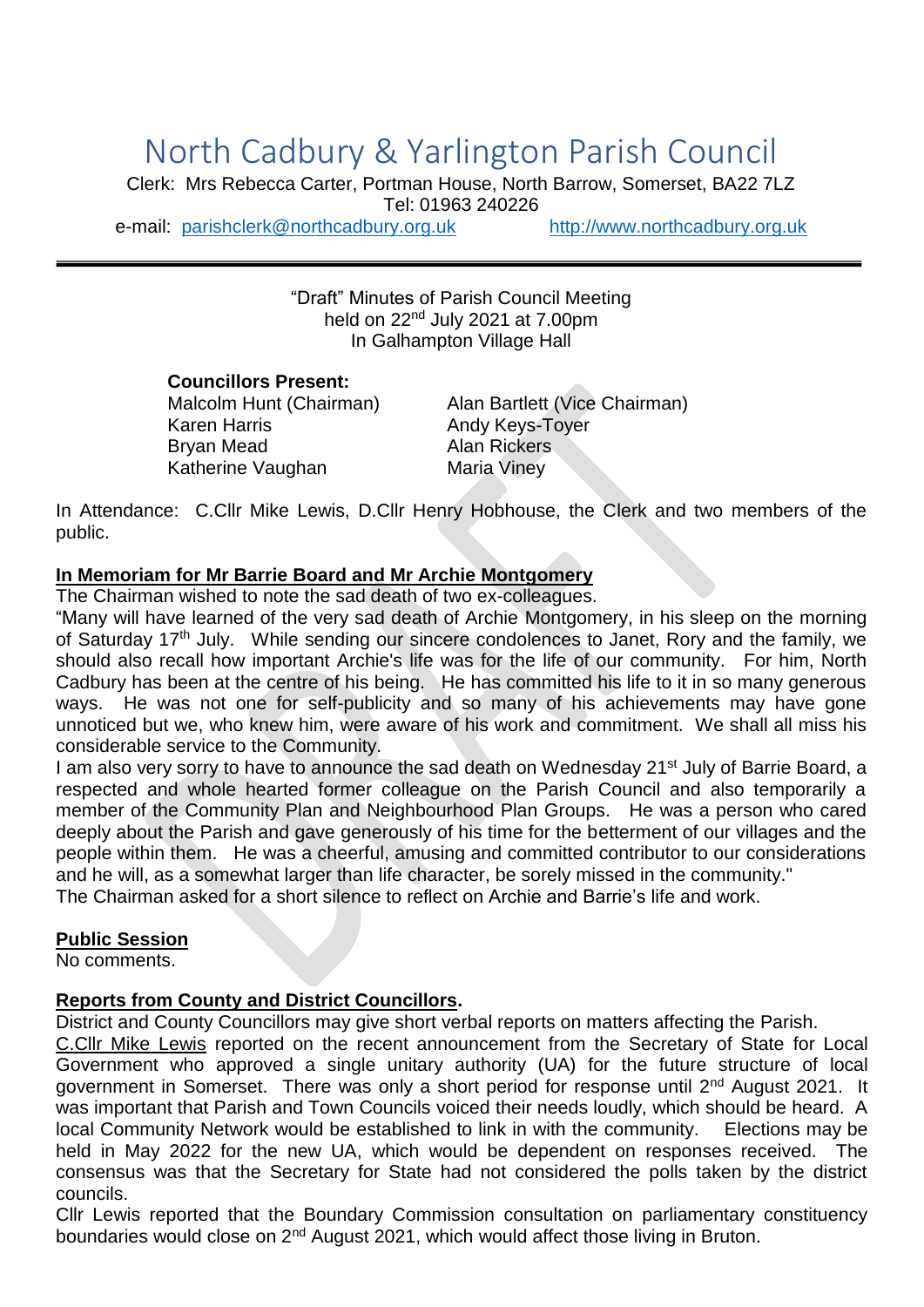Somerset County Council (SCC) finances were on an 'even keel' although Covid will have an impact on future finances as will the new UA.

D.Cllr Hobhouse commented further on the recent announcement by the Secretary of State. He was concerned that, as the planning authority would relocate to Taunton and there would no longer be an Area East Committee, planning decisions would not be made locally.

Following a question from Cllr Keys-Toyer, D.Cllr Hobhouse confirmed that work on the emerging Local Plan would continue. He also gave an update on the recent appeal decision on planning application 19/03416/OUT for a proposed residential development at Manor Farm, Combe Hill, Templecombe: Ref: APP/R3325/W/20/326555. The appeal was dismissed, however, in presenting her findings on the five-year housing land supply (5YHLS), the Inspector concluded that using the standard method with a 5% buffer South Somerset District Council (SSDC) is able to demonstrate a 5YHLS of between 3.97 and 3.66 years. This conclusion primarily stemmed from her concerns over the impact of the uncertainty around phosphate mitigation solutions across the district on housing delivery. The Inspector did however accept that SSDC's calculations were consistent with the NPPF/PPG methodology. As a consequence of this decision SSDC accepts that it cannot currently evidence a 5YHLS. Cllrs expressed their concern that this may lead to an increase of speculative development. SSDC officers have begun the process of reviewing the published Five-Year Housing Land Supply 2020 to 2025. A revised report is expected to be published in early autumn 2021, this will cover the period 2021 to 2026.

#### **21/81. Apologies for Absence and to consider the reasons given.**

Council to receive apologies for absence and, if appropriate, to resolve to approve the reasons given.

**RESOLVED**: Apologies were received and accepted from Cllrs Susan Gilbert and John Rundle. D.Cllr Messenger also tendered his apologies.

#### **21/82. Declarations of Interest.**

Members to declare any interests they may have in agenda items that accord with the requirements of the Local Authority (Model Code of Conduct) Order LO9-12 May 2018. (NB this does not preclude any later declarations).

**RESOLVED**: None declared.

#### **21/83. Minutes.**

To approve the Minutes of the ordinary meeting held on 30<sup>th</sup> June 2021 and extraordinary meetings held on Monday 12<sup>th</sup> and Tuesday 13<sup>th</sup> July 2021.

**RESOLVED**: The minutes were confirmed as a true record and signed by the Chairman.

## **21/84. Planning.**

a. SSDC Decisions. None received.

b. PA 18/02776/FUL - Demolition and rebuild of two single storey barns to provide living accommodation for Emily Estate staff, associated works to the landscape and relocated vehicle access to the A359.

Emily Estate to provide update on the status of relocating the vehicle access to the A359.

Mr P Rawson was present and provided an update. "The condition upon the planning approval concerned hasn't been fully discharged and the accommodation is used by some of our young team members arriving in the area – many of whom don't have cars or even drive.

The proposed new entrance still has not received technical approval for its construction from SCC, despite this application having been submitted in early 2020. As part of the original application we proposed the separation of residential access from farm traffic, which, as the existing entrance to Hill View Farm is poorly laid out and badly situated, therefore entailed the introduction of a completely new entrance onto the A359.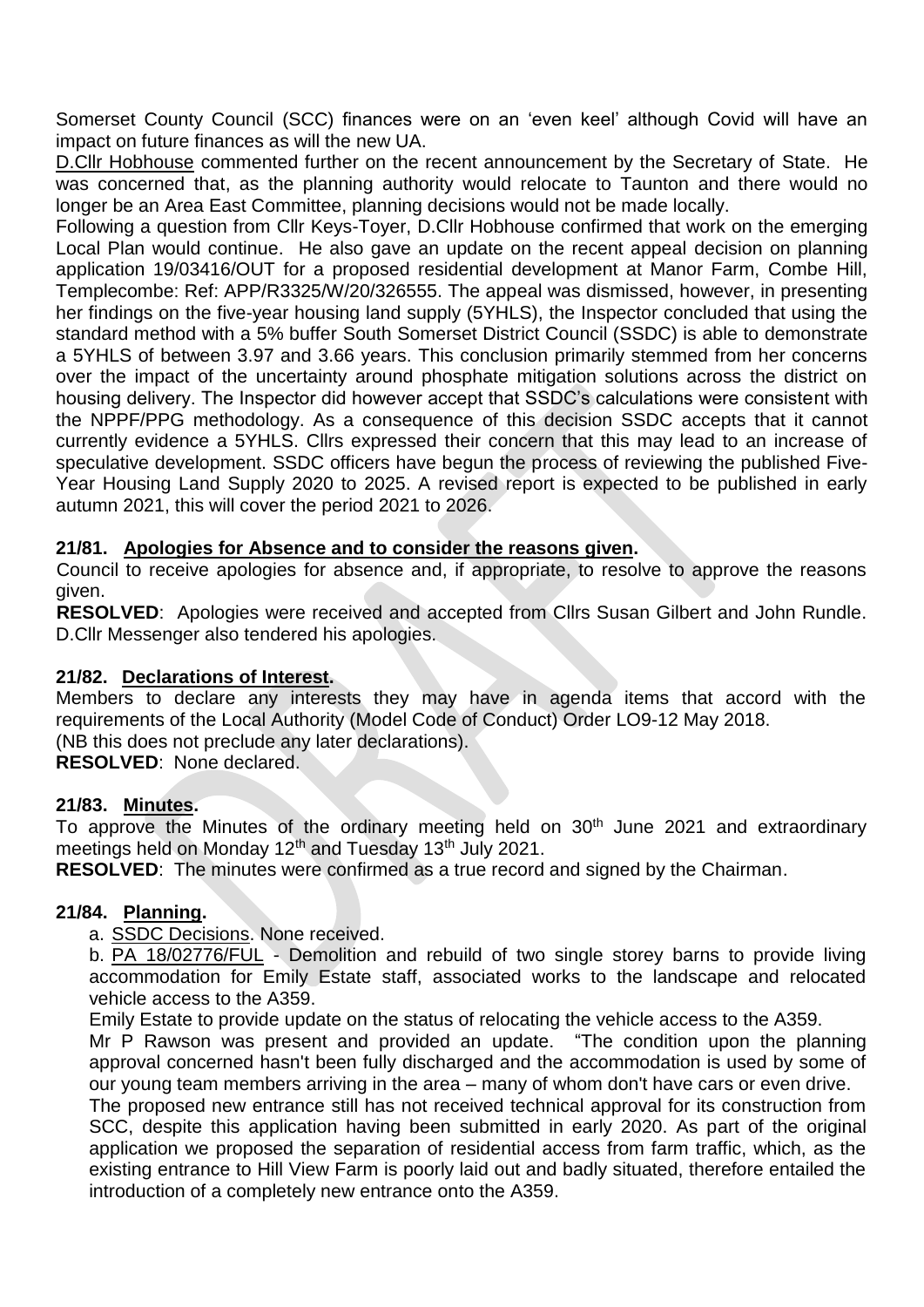For reasons of safety, security and the most effective site and vehicle management we do intend to apply to regularise the current situation with a new application to amend the layout of the parking amenities and the access route for residents.

That new application would propose that the staff accommodation parking be relocated to the south of the accommodation buildings with access via the existing main farm entrance, directly on the A359. All vehicles would therefore enter via this much safer junction while residential and farm traffic would have separate routes to follow once within the site. It means that the former Hill View entrance will be stopped up completely and indeed there would be no need for any further new junctions."

**RESOLVED**: Following a full discussion, the PC agreed by a majority vote to report the breach of planning permission as the accommodation was in use prior to technical approval being received.

Questions were raised as to whether planning permission was required for the mobile aviaries erected on Smallway Lane, Galhampton. D.Dllr Hobhouse confirmed that aviaries did not require planning permission.

Mr Rawson also provided an update on the activities of the Emily Estate. He was pleased to inform Yarlington residents that they would no longer pursue the proposal for Yarlington Lodge to be used as a wedding/event venue. There were buildings on site that were in need of repair, however, a decision had not yet been made as to their future use.

The Emily Estate would shortly be submitting an application for landscaping of the garden area at the Shatwell House site, which would include a wall/landscaping to provide a walk from The Newt site to Shatwell House. They were also in the early stage of a proposal for Manor Farm, Castle Cary, which would be submitted for consultation with neighbours.

Mr Rawson agreed to provide regular updates on behalf of Emily Estates by attending every second or third PC meeting.

## **21/85. North Cadbury and Yarlington Neighbourhood Plan Working Group (NPWG).**

Progress report.

Cllr Keys-Toyer gave the following report on behalf of the WG:

Approval from the PC to proceed on the revised Draft Plan was received at a PC meeting on  $12<sup>th</sup>$ July.

Pre-submission Consultation with Residents and Stakeholders. This started as planned on 16<sup>th</sup>. July and will last for 6 weeks. It has been advertised by website newsletters, Facebook, North Cadbury Nextdoor etc. and by a pamphlet mail drop to every household in the joint parishes. A limited number of hard copies of the plan are available at the Village Store NC, Galhampton Country Store and by phoned request. Facilities for making comments are available online, by email to the website and by letter drop to boxes at the above locations. Thanks are due to all those that helped with this.

Village Hall events will take place at North Cadbury, Galhampton and Yarlington.

We would be grateful for help from Councillors to run these.

Galhampton Tues  $10^{th}$ . Aug.  $6.00 - 8.00$ 

North Cadbury Wed  $11^{th}$ . Aug.  $3.00 - 8.00$ 

Yarlington Thurs  $12<sup>th</sup>$ . Aug.  $6.00 - 8.00$ 

Recently the SSDC's view that they have a 5YHLS has been successfully challenged by the appeal hearing at Templecombe, so the goal posts are on the move again. However, we will remain focused and determined to carry our NP through to completion.

## **21/86. Highways and Rights of Way (RoW) Report.**

a. PC Representatives to provide progress reports.

**RESOLVED:** Cllr Vaughan presented her report, which can be found at Attachment 1.She advised that no progress had been made on any of the issues raised in her last report and wished to express her frustration at the ongoing difficulty of receiving a response from the agencies responsible for RoW and certain landowners.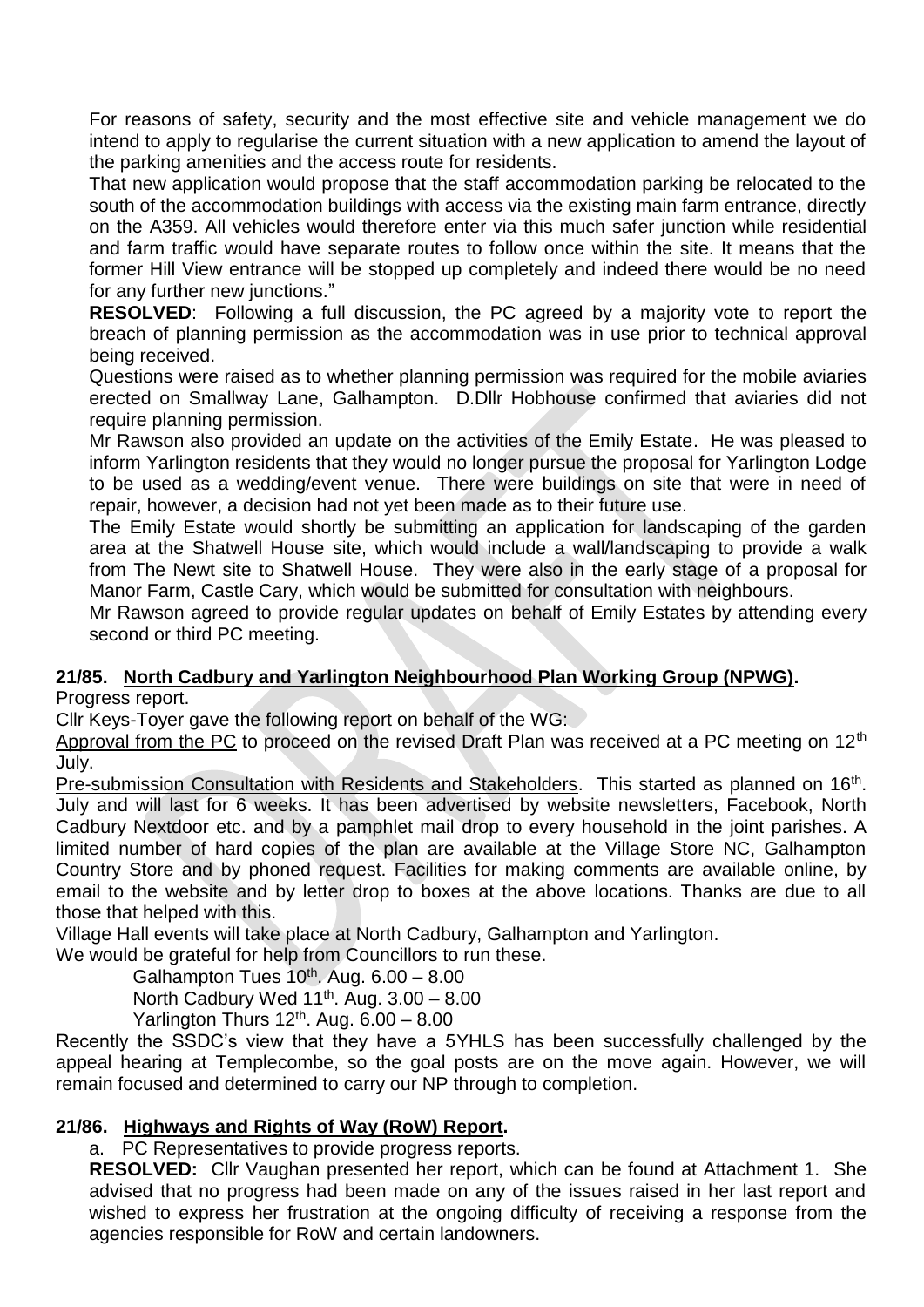Cllr Vaughan was also disappointed to report that one of the recently erected circular walk boards at Stoke Lane, on Emily Estate land, had been pulled up and dumped in the hedge. She reported this to Sue Seager, Emily Estate Manager, to ask if she had any knowledge of the incident. Paul Rawson also agreed to take this matter up with colleagues. *(D.Cllr Hobhouse left at 8.05pm)*

#### **21/87. Finance.**

a. To consider an update to the PC Facebook site to link to the PC planning and circular walks portals on the parish website. £45. No VAT.

#### **RESOLVED**: Approved.

b. To promote the planning and circular walks portals on the main site. Moving them from footnote up onto the main page with larger icons. £30 + VAT.

#### **RESOLVED**: Approved.

# c. **Balance of the Councils Bank Account & Bank reconciliation**.

To report on Council's Bank Account.

**RESOLVED**: The Clerk previously circulated the PC Accounts which were received and approved.

#### e. **Accounts for payment**

| To review and approve a schedule of items of expenditure:                                                     |         |
|---------------------------------------------------------------------------------------------------------------|---------|
| Dorset Planning Consultancy Ltd. - NP                                                                         | £799.56 |
| SALC Affiliation Fee 2021/22                                                                                  | £310.43 |
| Print Street - 500 booklets for NP                                                                            | £165.00 |
| WesternWeb Ltd. invoice 22569                                                                                 | £90.00  |
| Clerk's Expenses July 2021                                                                                    | £39.78  |
| <b>Galhampton Village Hall Rental June 21</b>                                                                 | £29.00  |
| $\mathbf{r}$ , and the state of the state of the state $\mathbf{r}$ , and the state of the state $\mathbf{r}$ |         |

**RESOLVED**: Items of expenditure approved unanimously.

#### **21/88. Items for Report and Future Business**

a. Cllr Mead reported that his gardens at Roselea, Yarlington would be open over the weekend to raise funds for Yarlington Village Hall.

b. Cllr Viney suggested that information on the Parish Website could be presented at the NP open days to promote awareness and encourage people to use it.

**Next meeting:** to be held on Wednesday 22<sup>nd</sup> September 2021 at 7.00pm in North Cadbury Village Hall.

There being no further business, the meeting closed at 8.15pm.

Signed ………………………………………….. Dated ………………………….

Chairman